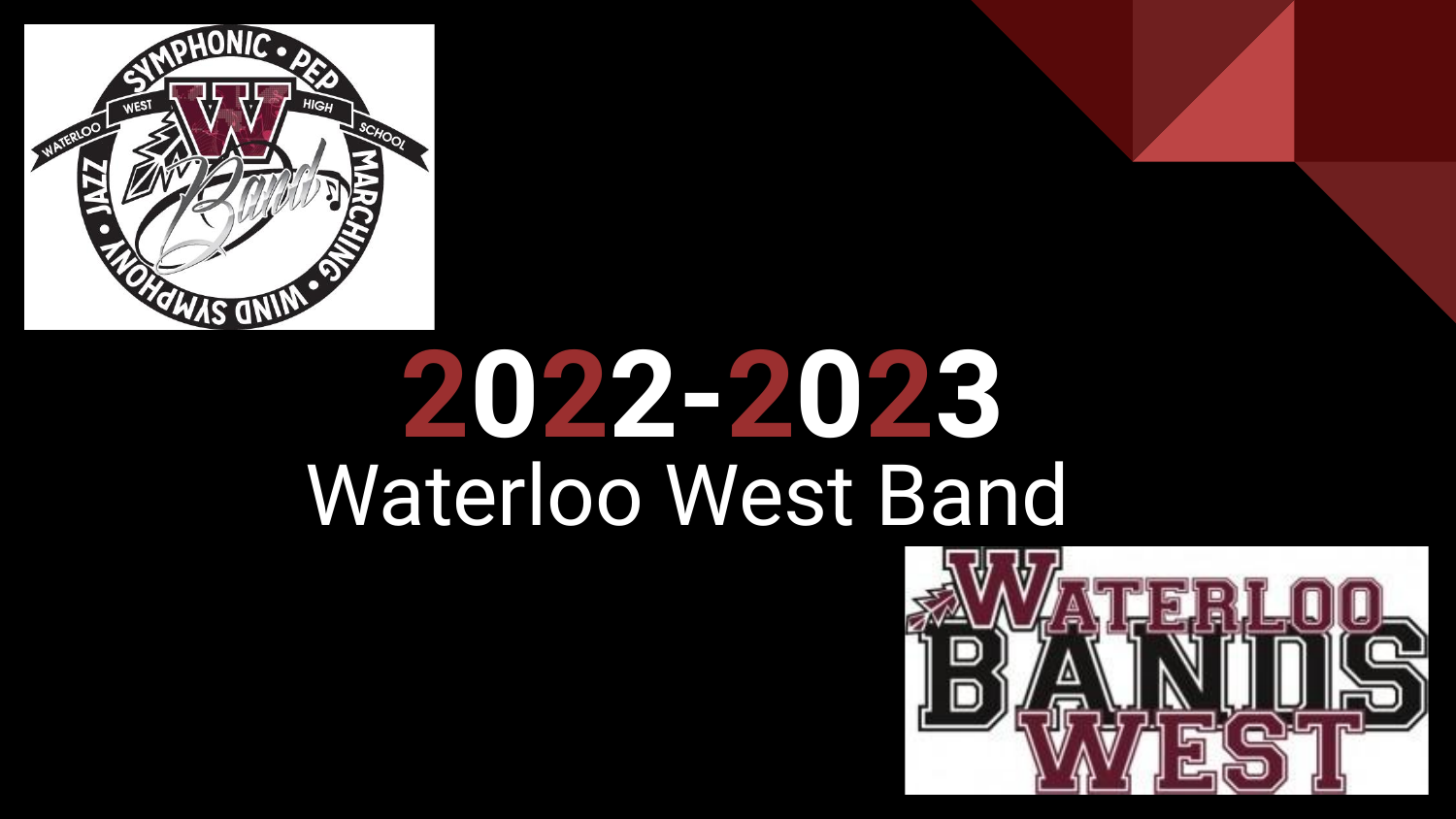#### **Welcome & Introductions**

● Mr. Dobbs

[dobbsj@waterlooschools.org](mailto:dobbsj@waterlooschools.org)

● Ms. Lange [langes@waterlooschools.org](mailto:langes@waterlooschools.org)

West HS office phone: 319-433-2721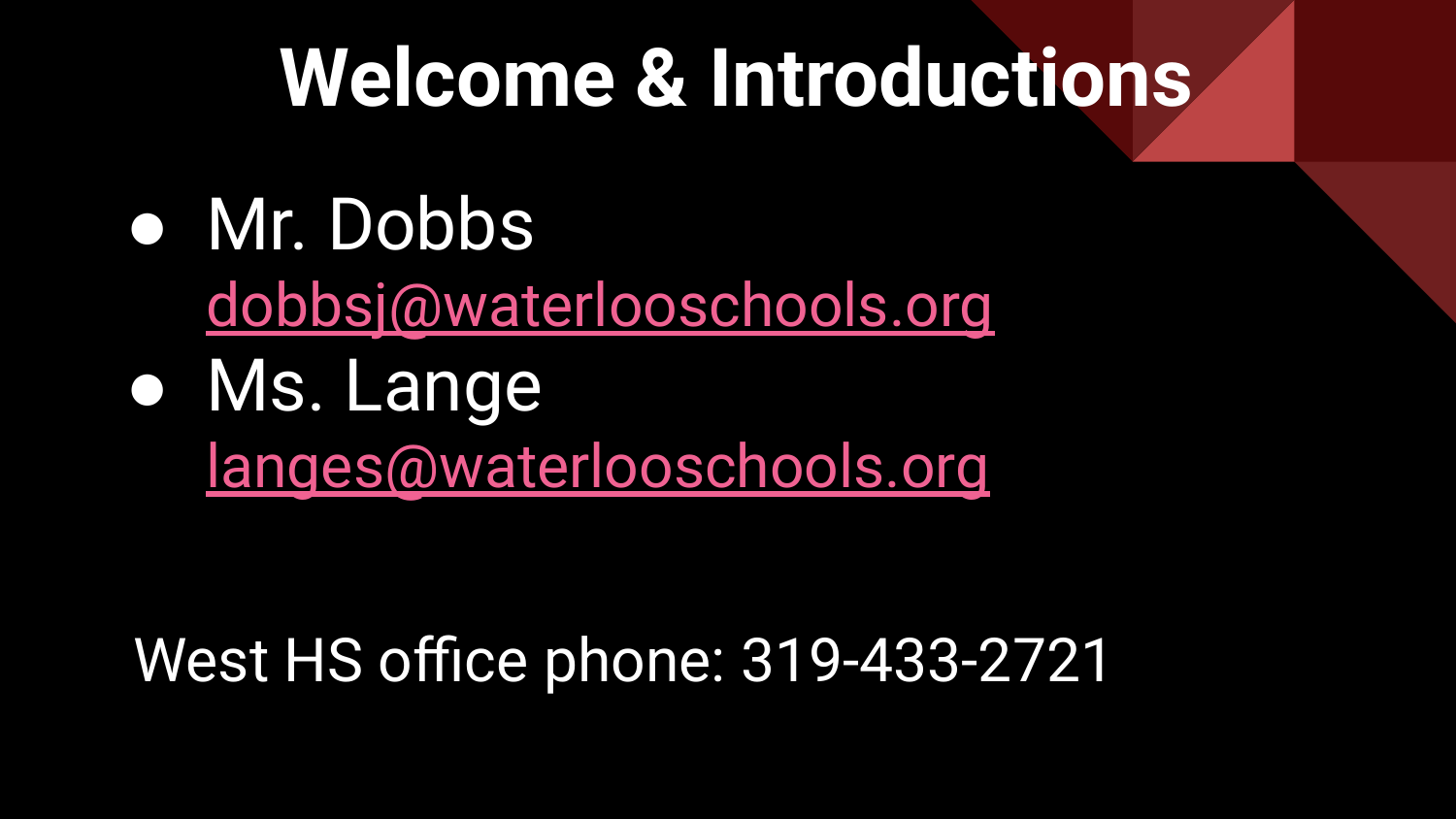## **Relationships & Communication**

- West Band Website: [wahawkbands.com](http://wahawkbands.com)
	- Email
	- Twitter @WahawkBands
	- Google Classroom Page
	- Remind App
		- text **@ef3964** to the number **81010**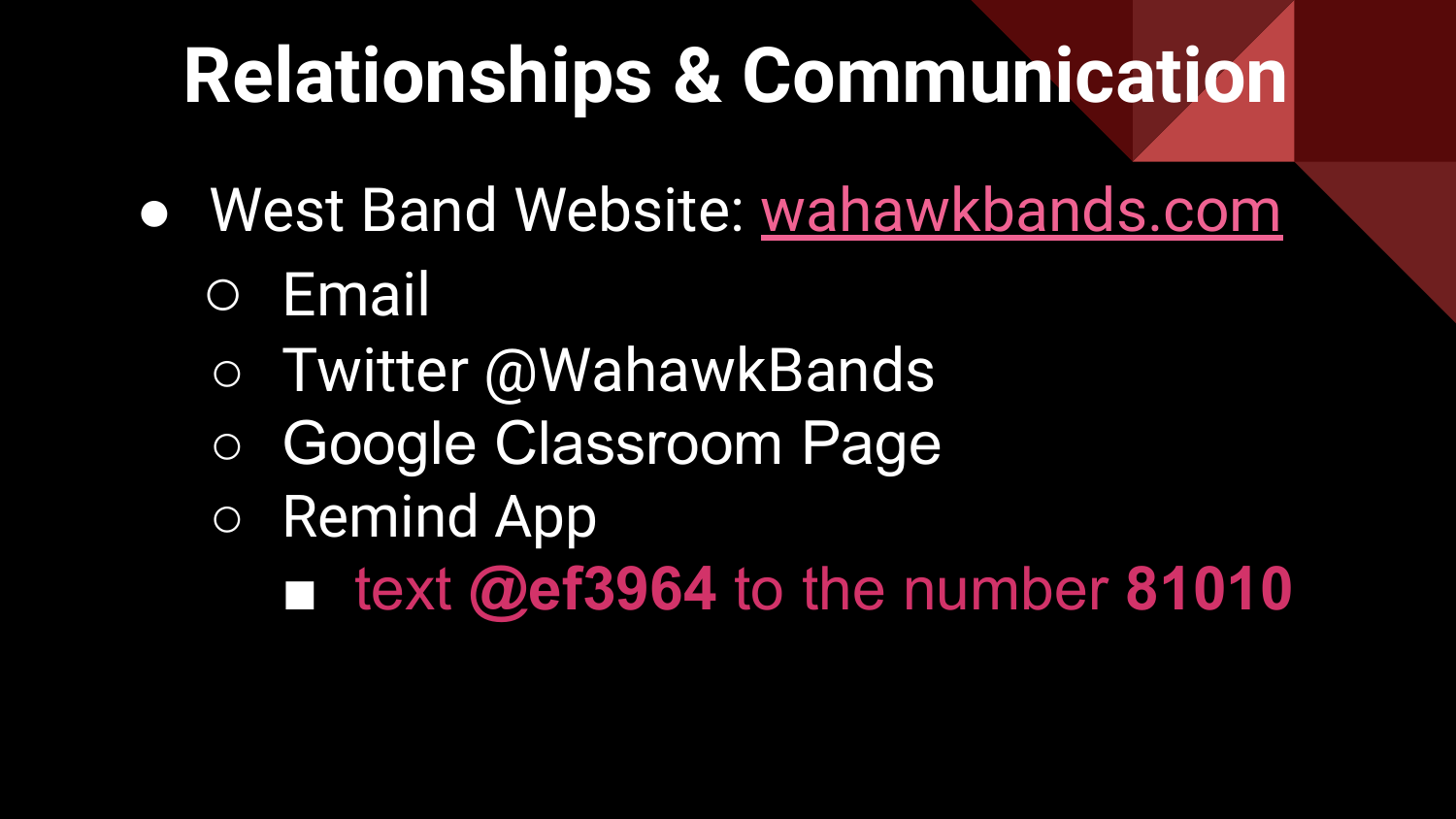# **West Band Program Overview**

- Concert Bands -9th Grade Concert Band & Wind Symphony
- Marching Band (Aug-Oct)
	- All 10-12 students, 9th graders registered for MB, Color Guard
	- Home Football Game Performances
	- Saturday Festivals/Invitationals in September/October
	- Required August Marching Camp Teaching Music & Routines
	- 7:00 AM through 1st period daily & one evening each week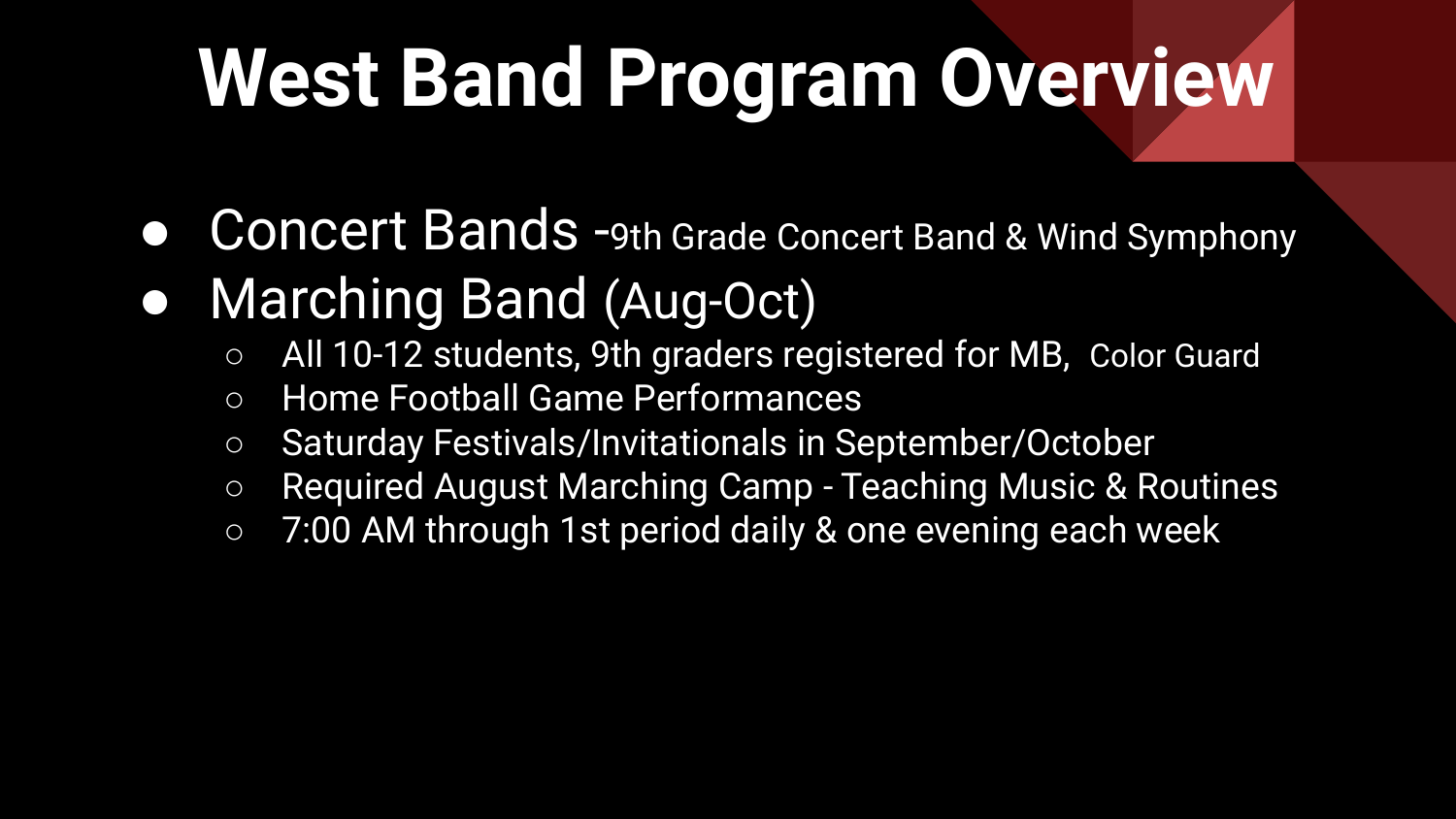# West Band Overview Cont'd.

#### ● Jazz Band - Jazz 1 & Jazz 2

- Extra-curricular: After School and/or Evenings
- Local performances and contests/clinics
- Pep Band -A & B groups divide. Each plays for 5-6 Basketball games
- Weekly Lessons
- Honor Band Opportunities
- **Solo/Small Ensemble Festival**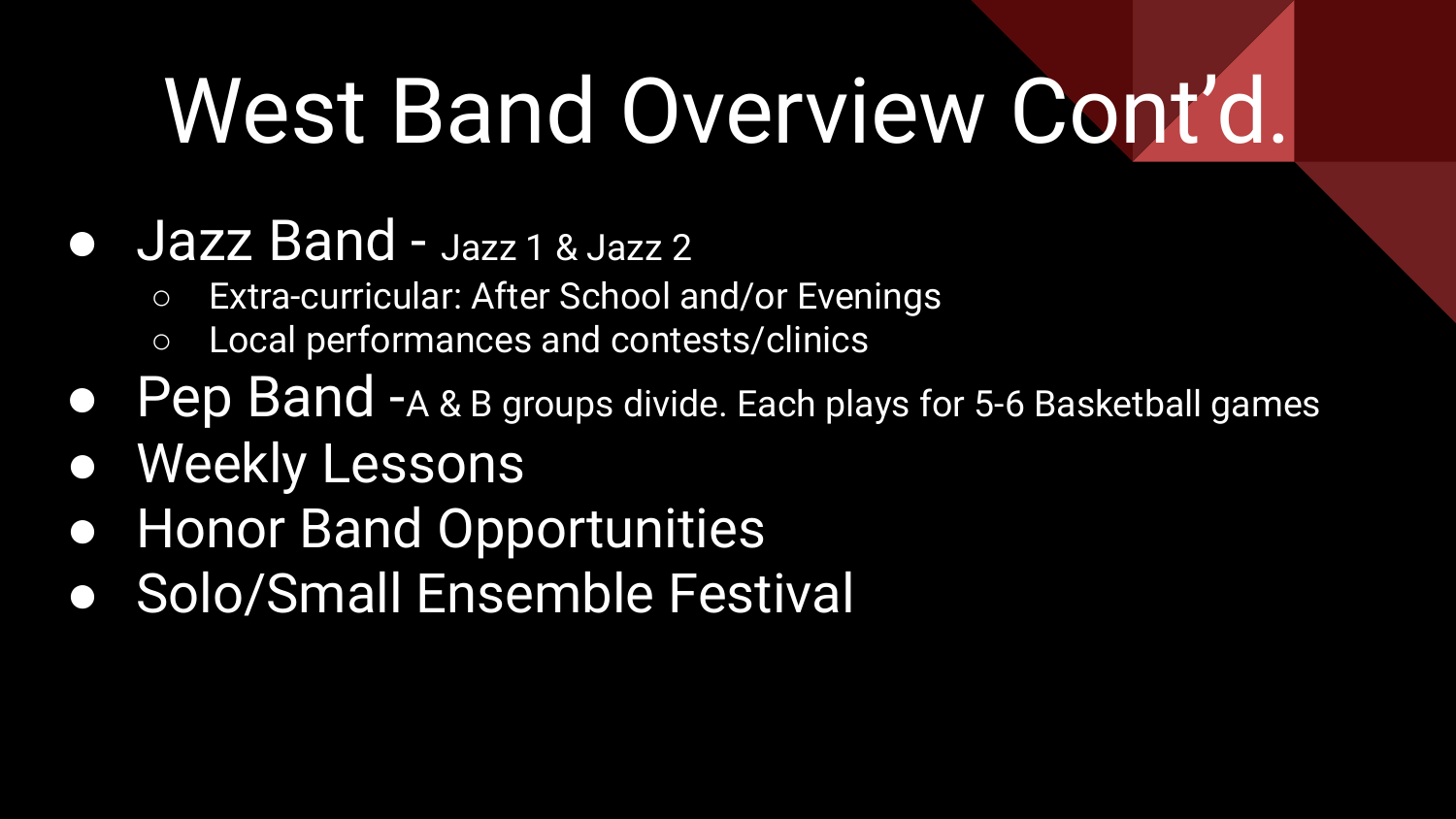#### **Band Materials**

#### ● Instruments

- Personal, [West Music,](https://www.westmusic.com/) or school rental \*perc. Supplied. Rental fee \$50 per instr.
- Other possible items
	- Percussion: sticks/mallets
	- Save your Middle School/home practice stand!
- Marching Band highlighter, sun screen, water bottle, hat, tennis shoes, pencil, black shorts, show t-shirt, marching shoes, gloves, black crew socks, notebook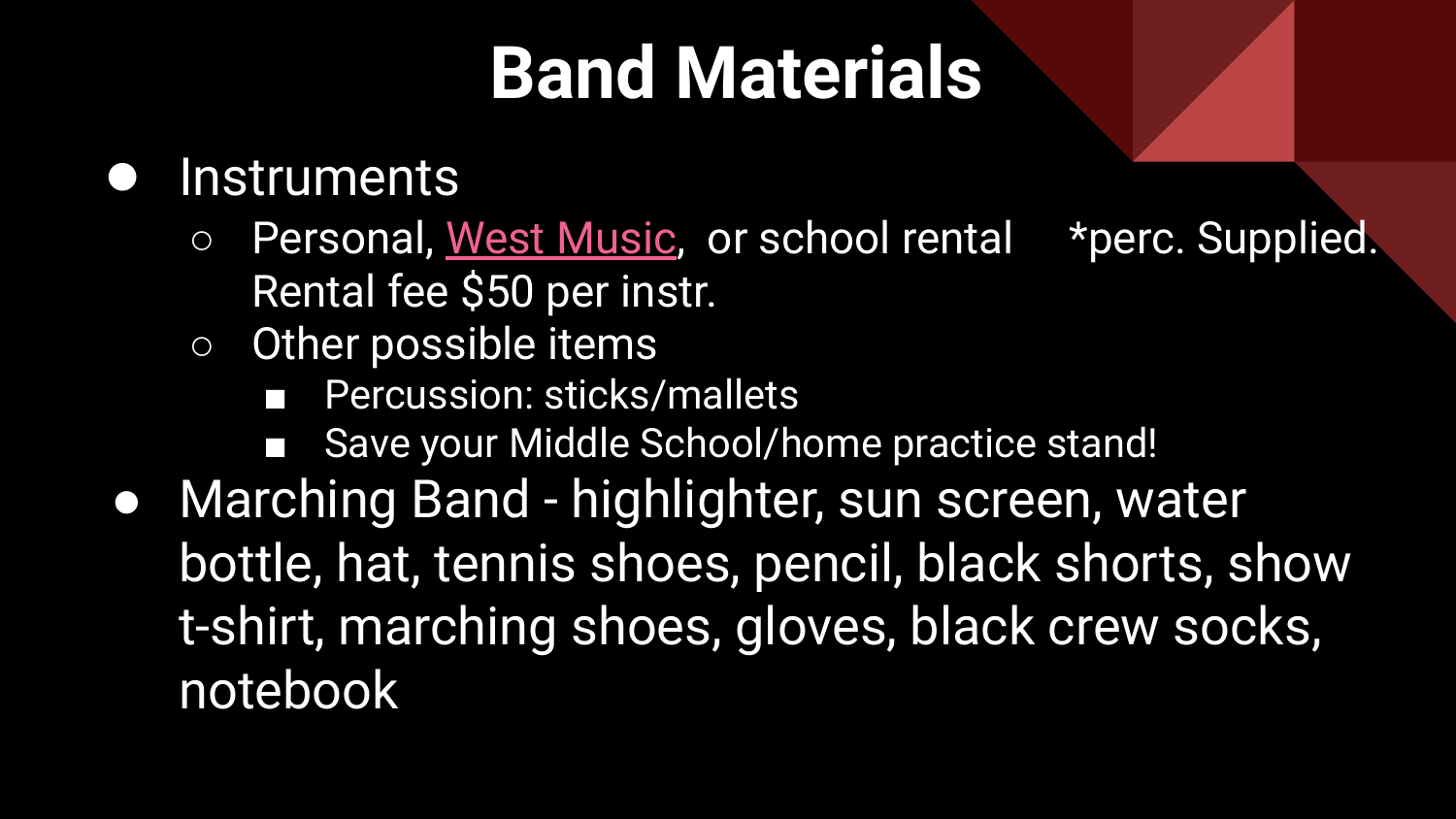#### Recipe for Student Success

- **Attendance is Important** 
	- Communication is Key
		- In Advance & In Writing
		- Directors, Coaches, Parents, Students
	- Advance planning & scheduling
	- Part of a team that counts on you!
	- $\circ$  Group Success = All In/100%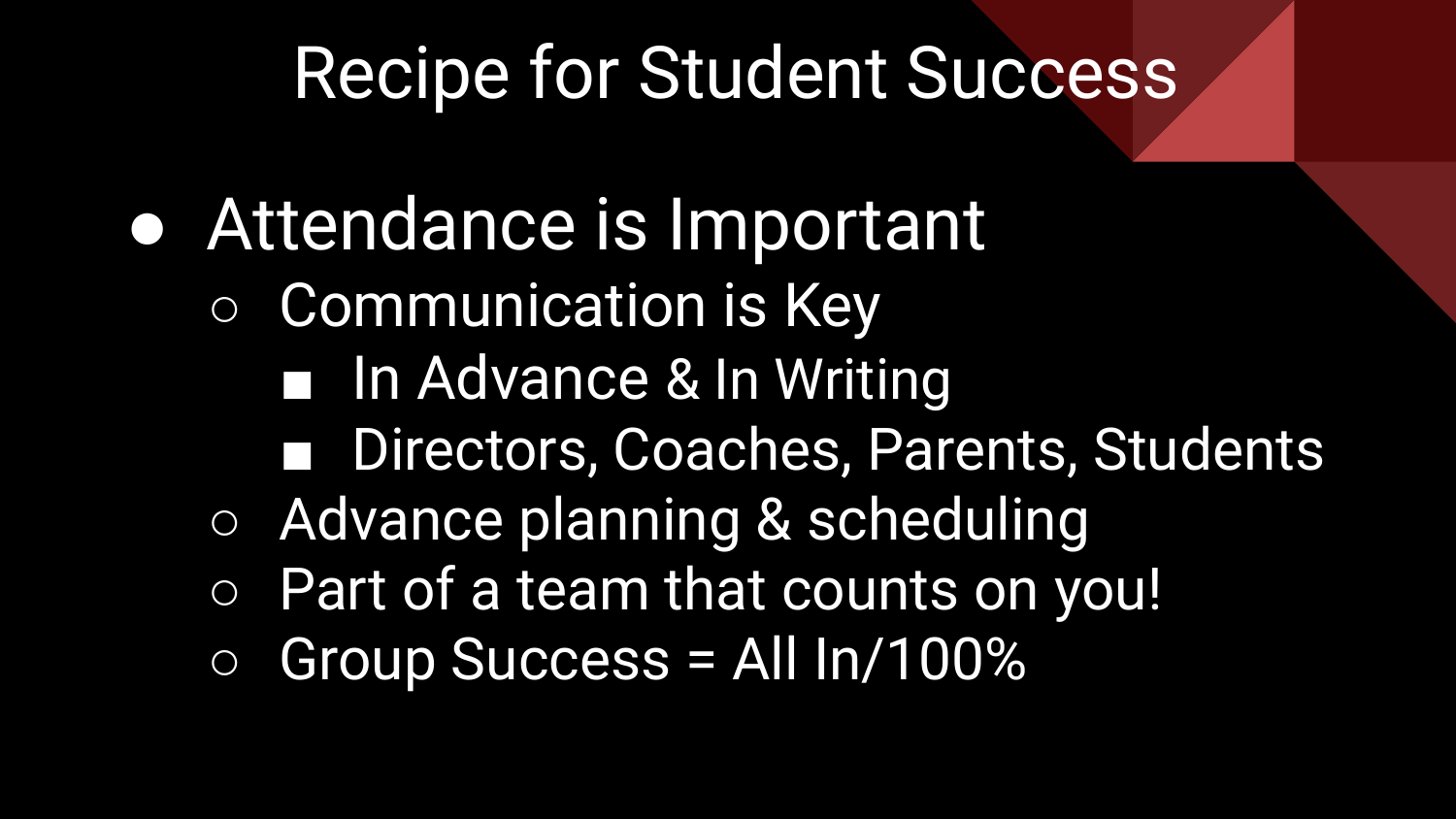#### Recipe for Student Success, cont...

#### ● Be Engaged!

- Opportunities for Musical Growth ■ Rehearsal = Group, Practice = Individual
	- Sign Up for the Extras!
- Volunteer (Students & Parents)
	- Concessions, Fundraisers, Stage Crew, Chaperoning, Pit Crew
- Try your best each day!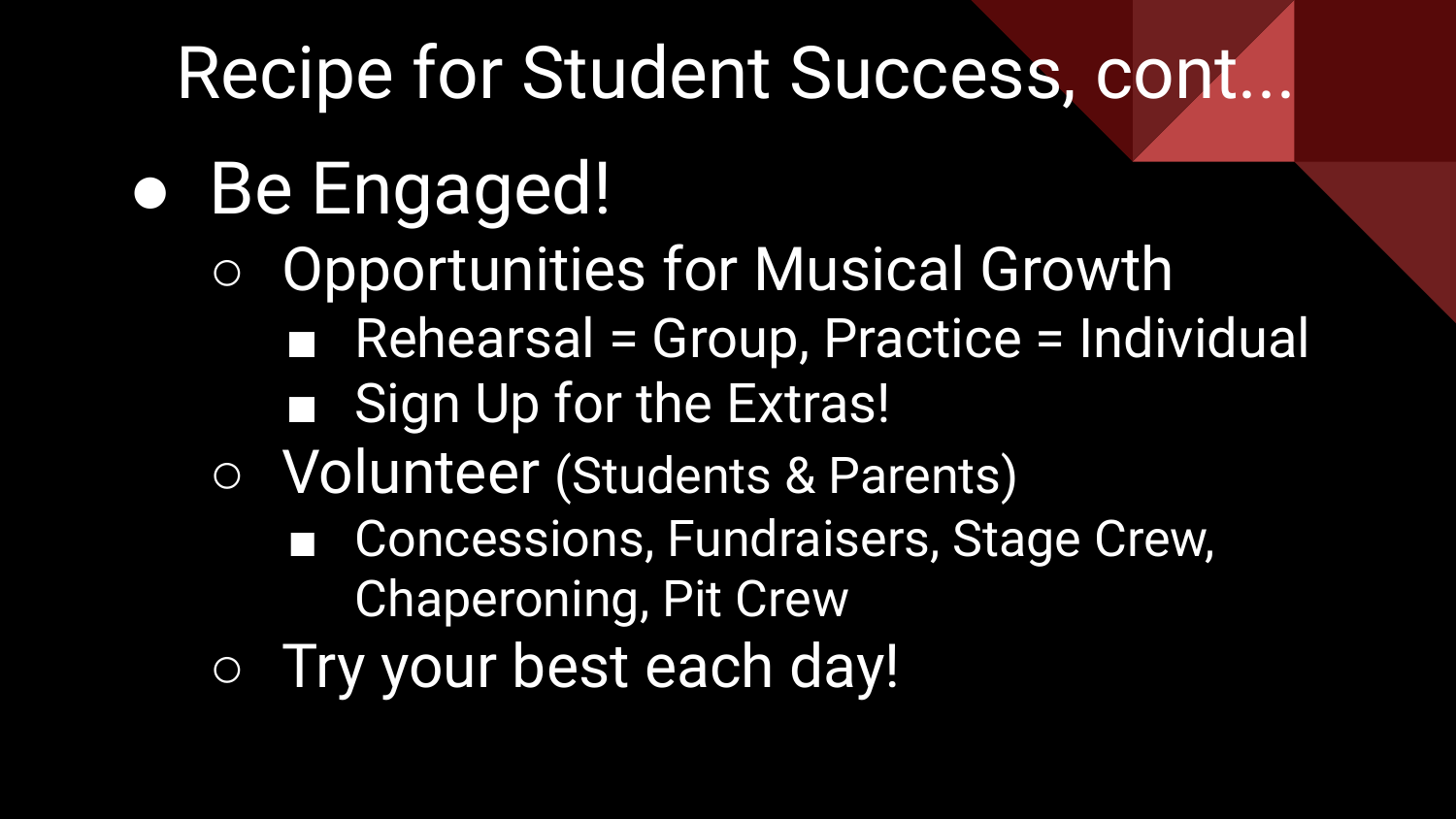## **Band Lettering**

- 75 Band Points yearly
- Maintain a minimum  $B$ + average in Band
- Earn Points for the Extras:
	- Jazz Band
	- Bonus Games for Pep Band
	- Solo/Ensemble, Private Lessons, Honor Bands, Community
	- Volunteering/Concessions
	- Patron of the Arts (Sibling's concerts, UNI, Community)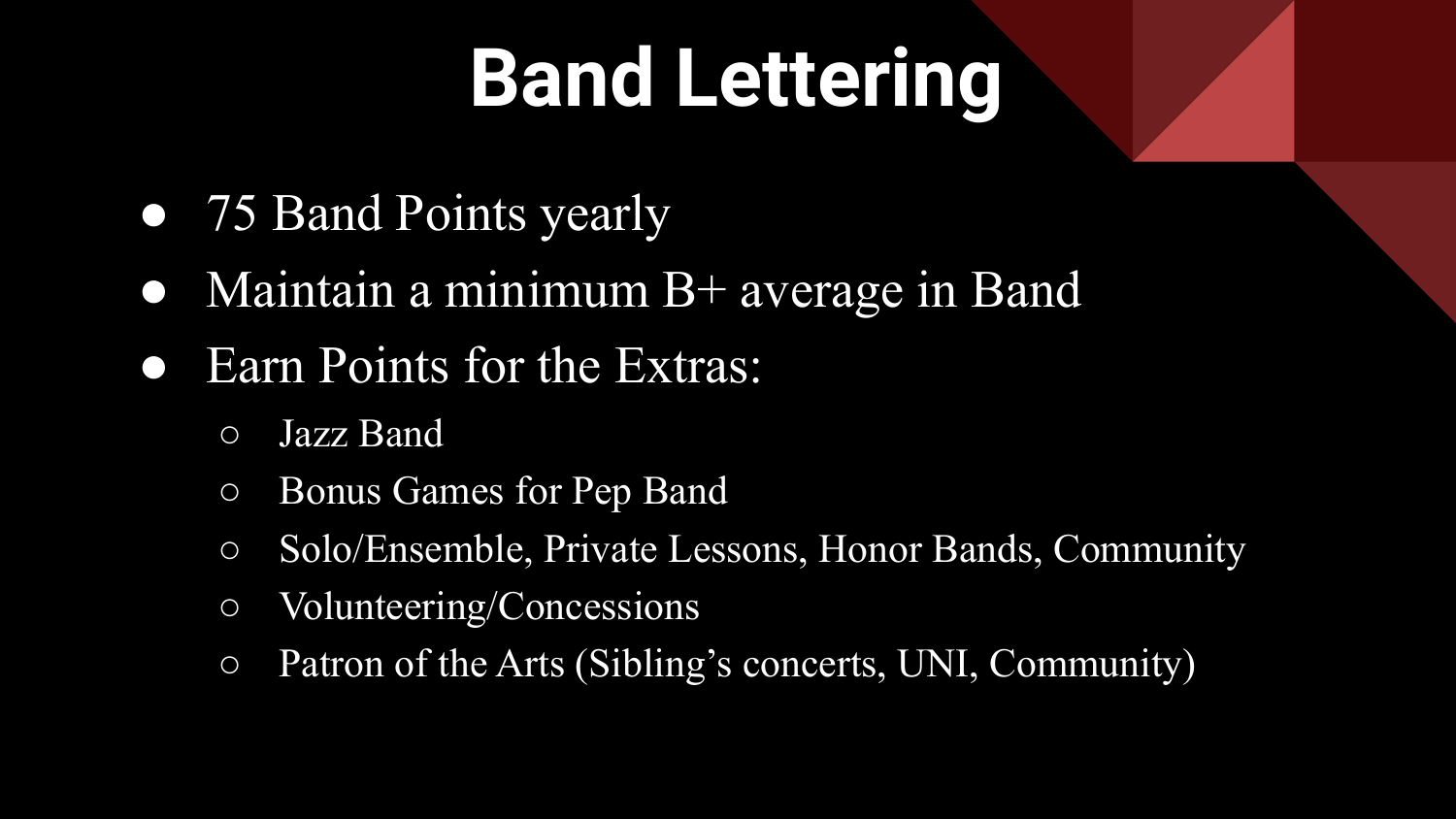### **West HS Band Boosters**

Supports the Band Program through

- Fundraising (clinics/contests, trailer, uniforms, extras)
- Concessions = Primary fundraising
- Event Volunteer: Chaperone, Crew, Uniforms, Parking, Snacks/Meals
- Band Parent vs. Band Booster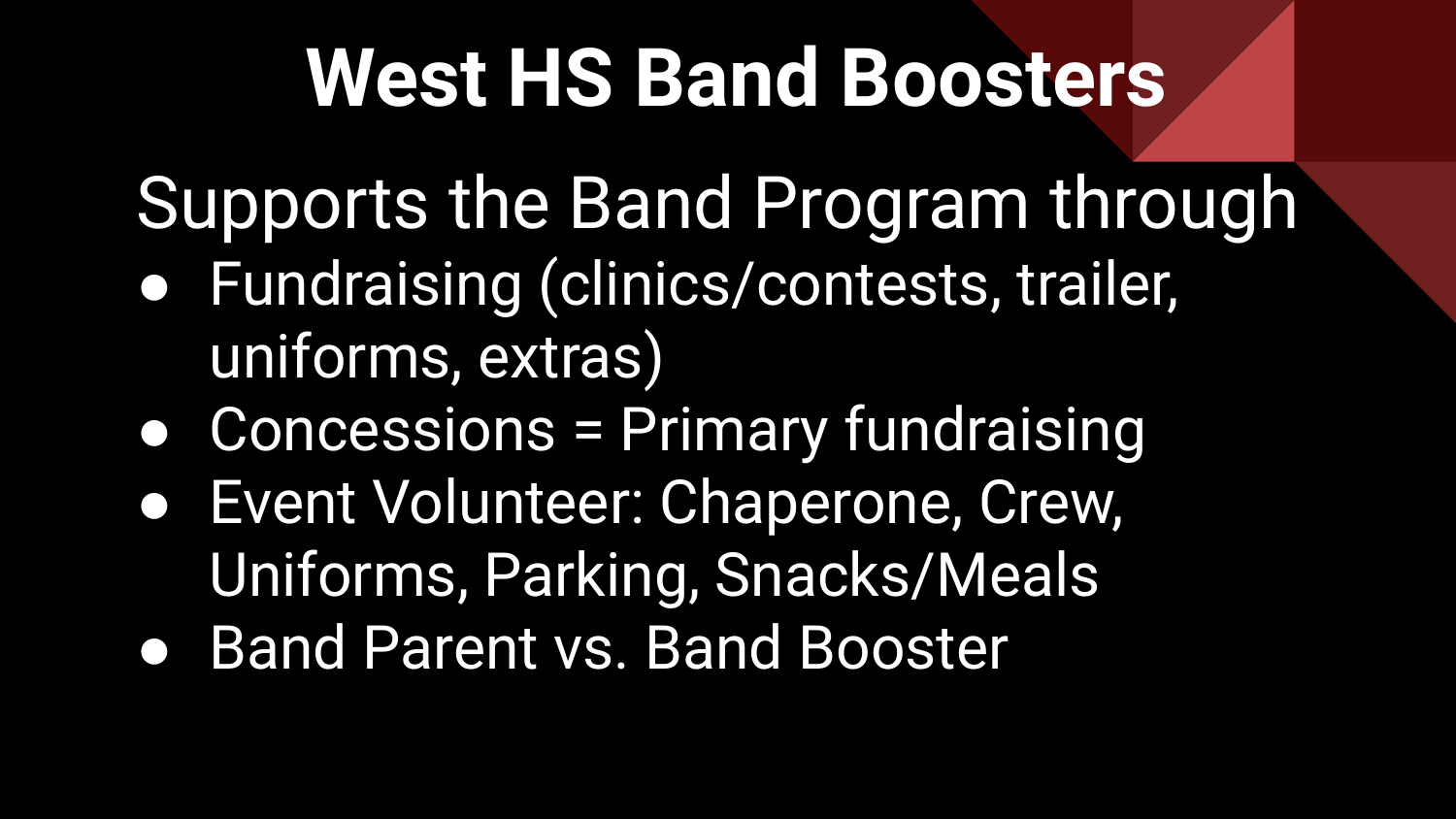### **Mission**

○ **To Make High School Band Meaningful For Students**

**○ Music/Arts, Sports & Activities Enrich Lives!**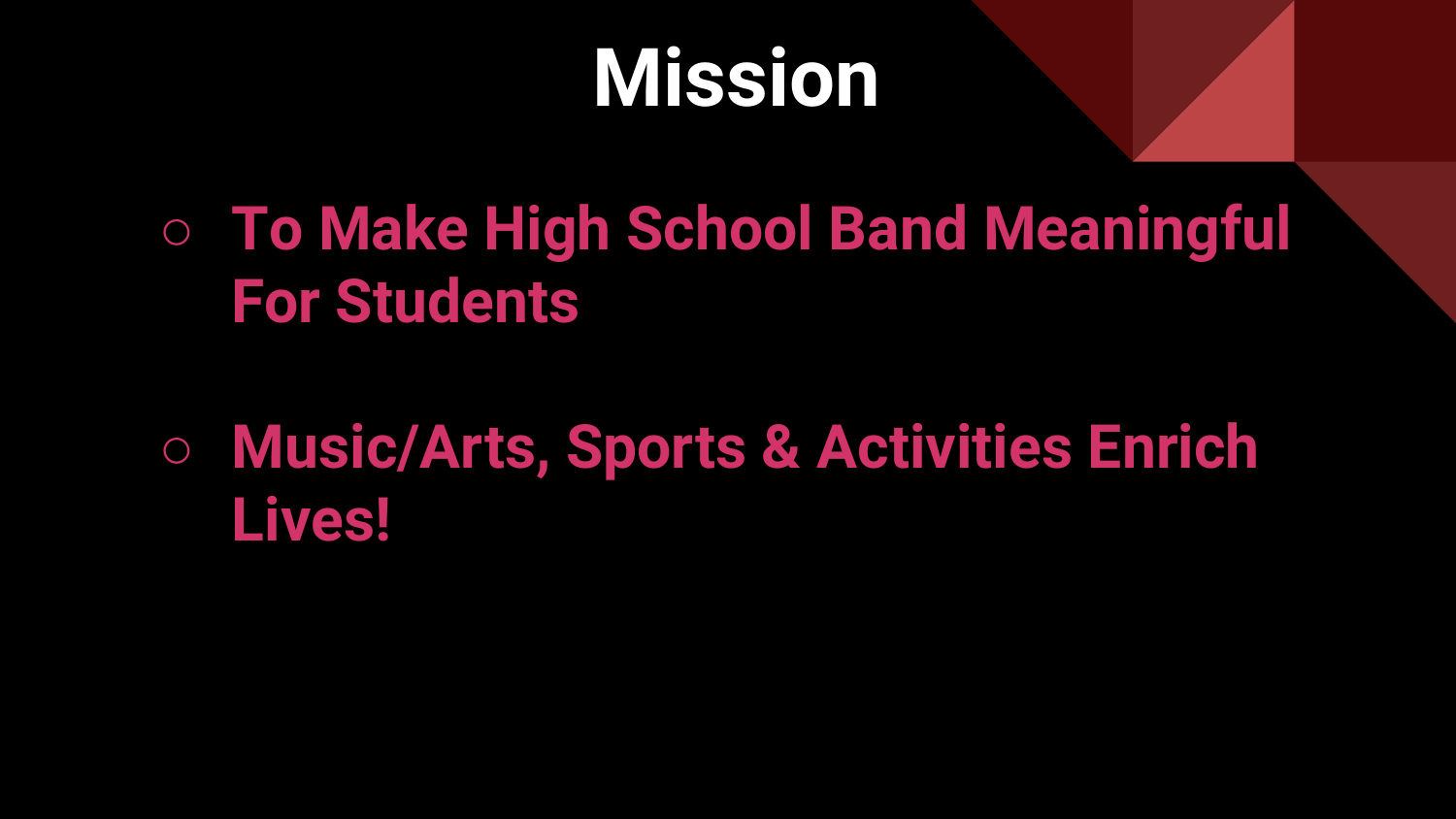If your student needs to rent an instrument, please complete the [Instrument Rental Survey](https://forms.gle/fnA1QShF95Mcee7n6)

Please look at ways you can be involved as a Band Parent:

[Parent Volunteer Form](https://docs.google.com/forms/d/e/1FAIpQLSchz1Vwgtr-YnAYyTb7WC5lbn_wPDJ1SjJ81Im93s8MS9pdfQ/viewform?usp=sf_link) (please click to complete)